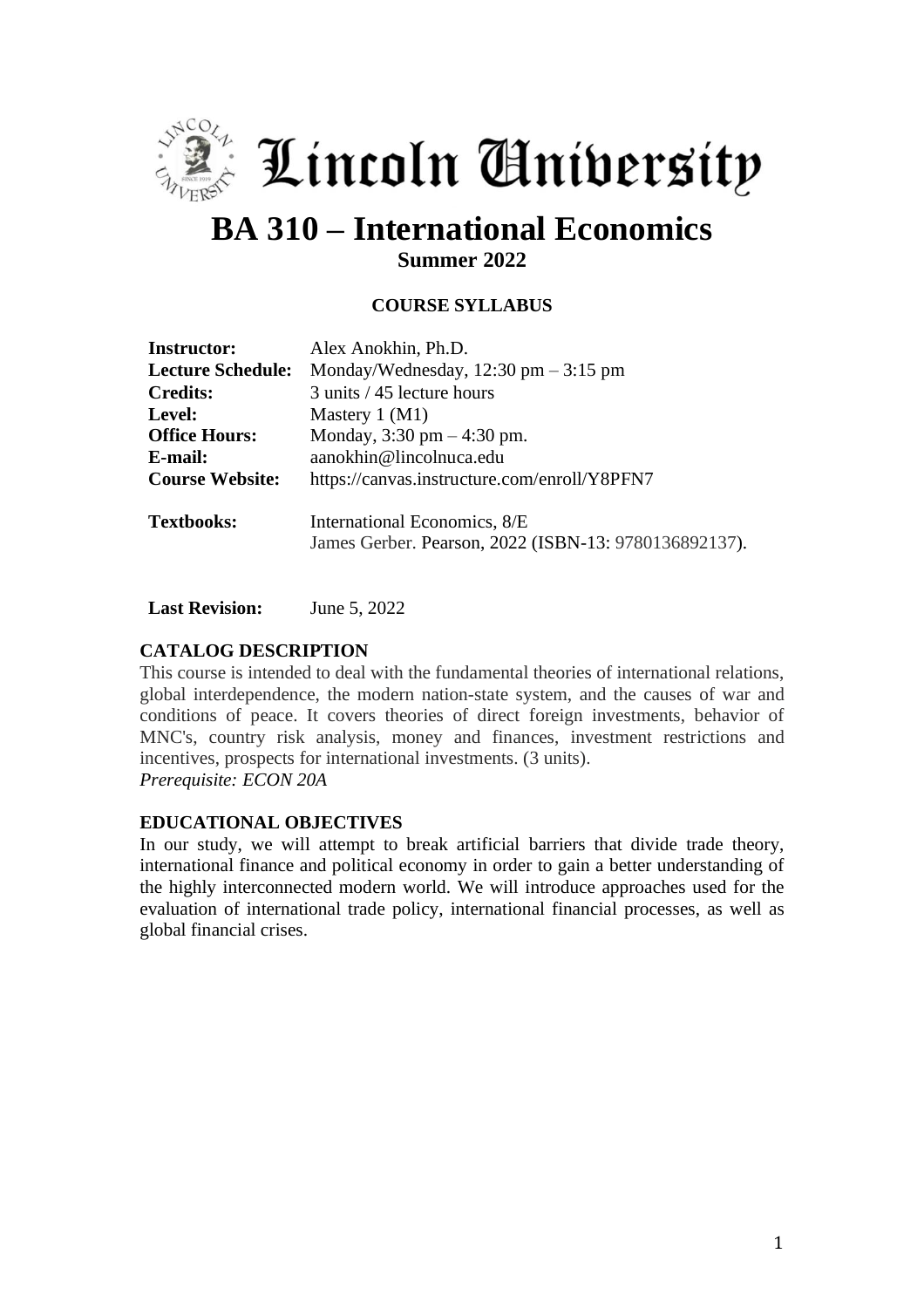# **COURSE LEARNING OUTCOMES<sup>1</sup>**

|                | <b>Course LO</b>                                                                                                                                                                    | Program<br>LO    | <b>Institutional</b><br>LO        | <b>Assessment</b><br><b>Activities</b> |
|----------------|-------------------------------------------------------------------------------------------------------------------------------------------------------------------------------------|------------------|-----------------------------------|----------------------------------------|
| $\mathbf{1}$   | Understand and critically analyze<br>the principles and realities of<br>international trade as well as<br>corresponding threats and<br>opportunities for business and<br>investment | PLO <sub>1</sub> | ILO $1b$ , ILO<br>$2b$ , LO $4b$  | Case studies,<br>Midterm exam          |
| 2              | Discuss and compare rationales<br>and limitations of international<br>financial and monetary systems<br>as well as governmental trade<br>policies                                   | PLO <sub>2</sub> | ILO $1b$ , ILO<br>$2b$ , ILO $4b$ | Case studies,<br>Final exam            |
| 3              | Use the understanding of<br>international economics to<br>present viable strategic<br>alternatives in the context of<br>international business.                                     | PLO <sub>3</sub> | ILO $2b$ , ILO<br>7b              | Group project,<br>home<br>assignments  |
| $\overline{4}$ | Critically analyze risks and<br>benefit of international business<br>activities as related to global<br>investment and marketing<br>strategies                                      | PLO <sub>4</sub> | ILO 4b, ILO<br>5b, ILO 6b         | Group project,<br>home<br>assignments  |

## **PROCEDURES AND METHODOLOGY**

Lecture method is combined with in-class discussions, case studies and assignments of various kinds. Participation in in-class activities is an essential part of the course and will be graded.

Assignments and projects require students to actively use resources of the library. Detailed guide to business *resources of the library* as well as the description of Lincoln University approach to *information literacy* are available at the [Center for Teaching](http://ctl.lincolnuca.edu/kb-base/library-guide-business-resources/)  [and Learning](http://ctl.lincolnuca.edu/kb-base/library-guide-business-resources/) website (ctl.lincolnuca.edu).

## **CLASS RULES**

- 1. Class attendance is required. Attendance will be taken each class at a time chosen by the instructor.
- 2. Students are required to login to class on time.
- 3. Submissions of home assignments will be conducted via the course website only (Canvas). No hard copy or email submissions will be accepted.
- 4. Registering on the class website is the responsibility of a student.

<sup>1</sup> Detailed description of learning outcomes and information about the assessment procedure are available at the Center for [Teaching](http://ctl.lincolnuca.edu/) and Learning website (ctl.lincolnuca.edu).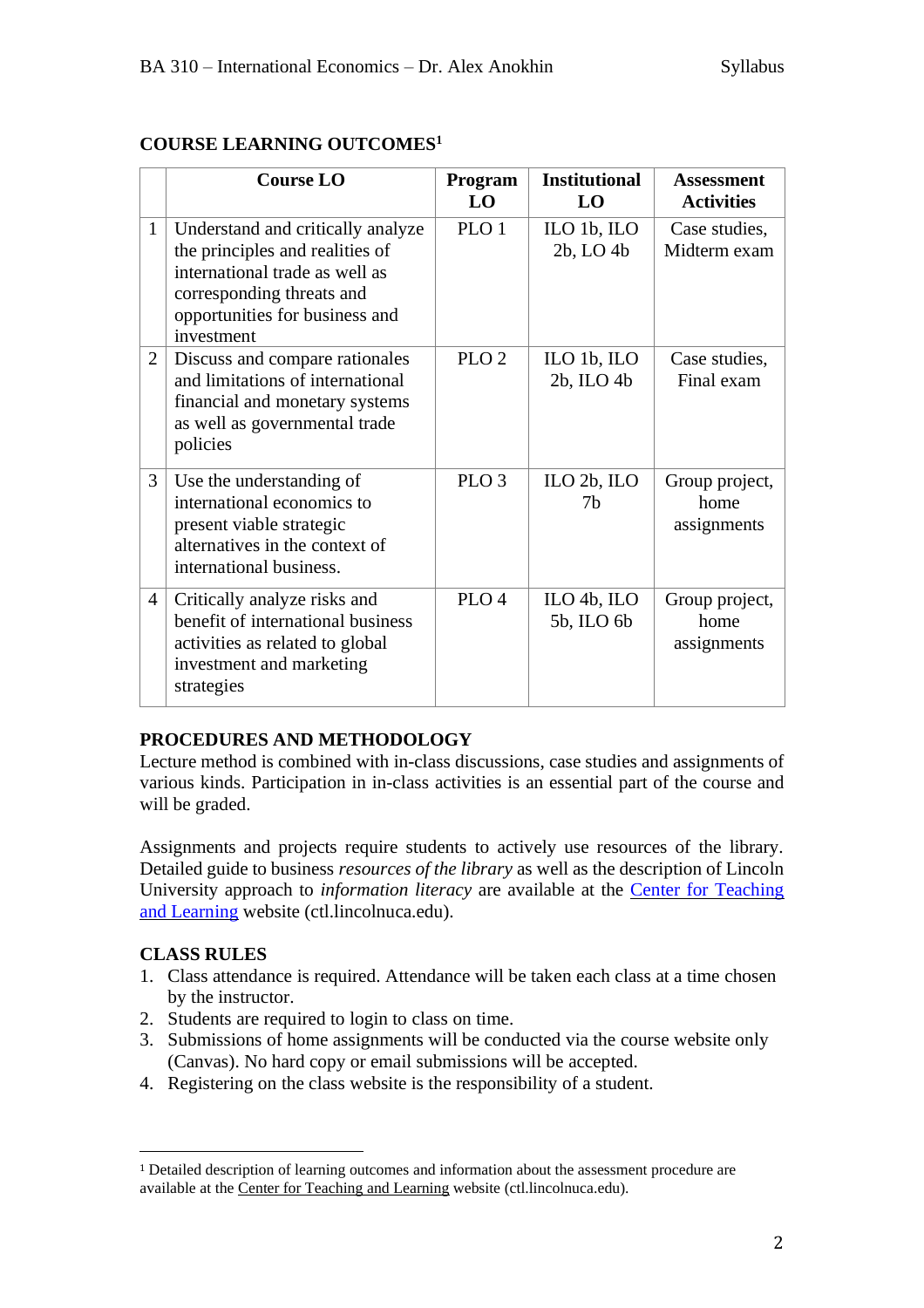- 5. All quizzes, exams, assignments, and projects must be completed and handed in on time. Late submissions will result in lower grade (each day of delay costs 4% points).
- 6. Detected cheating/plagiarism will result in "F" for the assignment.

# **EXAMS**

The exams will consist of questions based on lectures, assigned chapters and supplementary reading.

## **GROUP PROJECT**

Every student must work on a research project for an in-class presentation as a part of a group. The project will focus on the analysis of a role of a selected country in a global economy. Even though this work is done in groups each student is expected to have a thorough knowledge and understanding of the whole project. Specific format of a research project will be presented in class. Research projects must comply with the Lincoln University guidelines.

## **GRADING POLICY**

All assignments, quizzes, projects and exams are evaluated using the indicated system:

| 94-100 | A    | $73 - 76$ |     |
|--------|------|-----------|-----|
| 90-93  | A-   | $70 - 72$ |     |
| 87-89  | $B+$ | 67-69     | ID+ |
| 83-86  |      | 60-66     |     |
| 80-82  | В-   | $0 - 59$  |     |
| 77-79  |      |           |     |

#### *Tentative Weights*

| Participation (discussions, in-class assignments) | 20% |
|---------------------------------------------------|-----|
| <b>Group Project Presentation</b>                 | 40% |
| Final Exam                                        | 40% |

#### **COURSE SCHEDULE**

|         | <b>Topic</b>                             | <b>Chapter</b> | <b>Assignments Due</b> |
|---------|------------------------------------------|----------------|------------------------|
| June 13 | Introduction to the World Economy.       | Ch. 1, 2       |                        |
|         | International Economic Institutions.     |                |                        |
| June 15 | Theories of International Trade:         | Ch.3           |                        |
|         | Comparative Advantage Theory             |                |                        |
| June 20 | Theories of International Trade: Factor  | $Ch. 4 - 5$    | Assignment 1.          |
|         | Proportion Theory, New Strategic Theory, |                | Comparative            |
|         | and more.                                |                | Advantage.             |
| June 22 | The Theory of Government Intervention.   | Ch.6           | Assignment 2.          |
|         |                                          |                | Modern Trade           |
|         |                                          |                | <b>Theories</b>        |
| June 27 | The Practice of Government Intervention: | Ch.7           | Prepare for the        |
|         | Political Economy of Trade               |                | debate: "Free          |
|         |                                          |                | trade - Pros and       |
|         |                                          |                | $Cons$ "               |